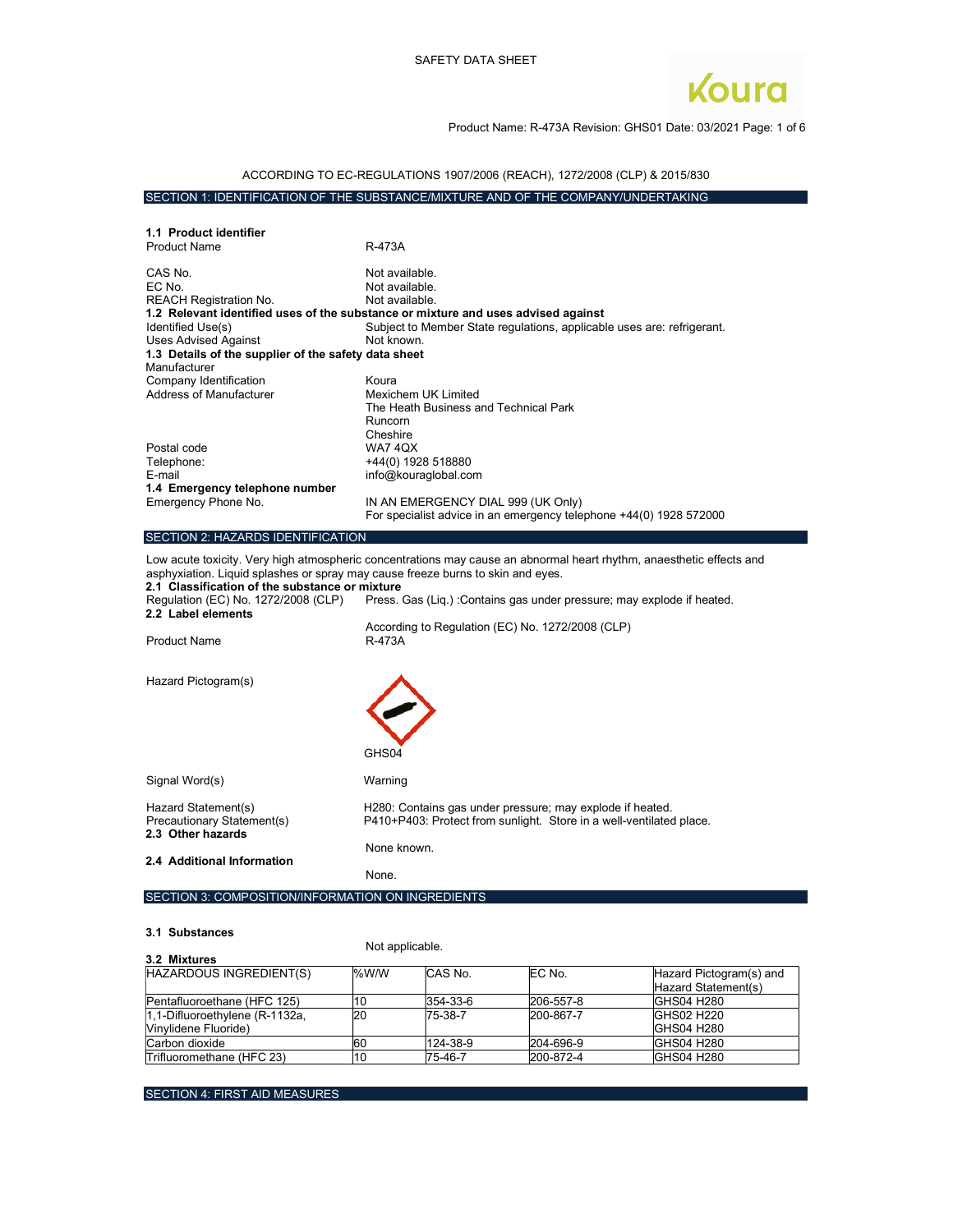

Product Name: R-473A Revision: GHS01 Date: 03/2021 Page: 2 of 6

|                                                                 | The first aid advice given for skin contact, eye contact, and ingestion is applicable<br>following exposures to the liquid or spray. See Also Section 11                                                                                                                        |
|-----------------------------------------------------------------|---------------------------------------------------------------------------------------------------------------------------------------------------------------------------------------------------------------------------------------------------------------------------------|
| 4.1 Description of first aid measures                           |                                                                                                                                                                                                                                                                                 |
| Inhalation                                                      | Remove patient from exposure, keep warm and at rest. Administer oxygen if<br>necessary. Apply artificial respiration if breathing has ceased or shows signs of<br>failing. In the event of cardiac arrest apply external cardiac massage. Obtain<br>immediate medical attention |
| <b>Skin Contact</b>                                             | Thaw affected areas with water. Remove contaminated clothing. Caution: clothing<br>may adhere to the skin in the case of freeze burns. After contact with skin, wash<br>immediately with plenty of warm water. If irritation or blistering occur obtain medical<br>attention.   |
| Eye Contact                                                     | Immediately irrigate with eyewash solution or clean water, holding the eyelids apart,<br>for at least 10 minutes. Obtain immediate medical attention.                                                                                                                           |
| Ingestion                                                       | Unlikely route of exposure. Do not induce vomiting. Provided the patient is<br>conscious, wash out mouth with water and give 200-300 ml (half a pint) of water to<br>drink. Obtain immediate medical attention.                                                                 |
| <b>Further Medical Treatment</b>                                | Symptomatic treatment and supportive therapy as indicated. Adrenaline and similar<br>sympathomimetic drugs should be avoided following exposure as cardiac arrhythmia<br>may result with possible subsequent cardiac arrest.                                                    |
| 4.2 Most important symptoms and effects, both acute and delayed |                                                                                                                                                                                                                                                                                 |
|                                                                 | None anticipated.                                                                                                                                                                                                                                                               |
|                                                                 | 4.3 Indication of any immediate medical attention and special treatment needed                                                                                                                                                                                                  |
|                                                                 | Unlikely to be required but if necessary treat symptomatically.                                                                                                                                                                                                                 |

| <b>SECTION 5: FIREFIGHTING MEASURES</b>                   |                                                                                                                                |
|-----------------------------------------------------------|--------------------------------------------------------------------------------------------------------------------------------|
| Non-flammable<br>5.1 Extinguishing media                  |                                                                                                                                |
| Suitable Extinguishing media                              | As appropriate for surrounding fire.                                                                                           |
|                                                           | Keep fire exposed containers cool by spraying with water.                                                                      |
| Unsuitable extinguishing media                            | None.                                                                                                                          |
| 5.2 Special hazards arising from the substance or mixture |                                                                                                                                |
|                                                           | Thermal decomposition will evolve very toxic and corrosive vapours (hydrogen<br>fluoride). Containers may burst if overheated. |
| 5.3 Advice for firefighters                               |                                                                                                                                |
|                                                           | A self contained breathing apparatus and full protective clothing must be worn in fire<br>conditions. See Also Section 8       |

#### SECTION 6: ACCIDENTAL RELEASE MEASURES

|                                                          | 6.1 Personal precautions, protective equipment and emergency procedures<br>Ensure suitable personal protection (including respiratory protection) during removal<br>of spillages. See Also Section 8                                    |
|----------------------------------------------------------|-----------------------------------------------------------------------------------------------------------------------------------------------------------------------------------------------------------------------------------------|
| 6.2 Environmental precautions                            |                                                                                                                                                                                                                                         |
|                                                          | Prevent liquid from entering drains, sewers, basements and workpits since the<br>vapour may create a suffocating atmosphere.                                                                                                            |
| 6.3 Methods and material for containment and cleaning up |                                                                                                                                                                                                                                         |
|                                                          | Provided it is safe to do so, isolate the source of the leak. Allow small spillages to<br>evaporate provided there is adequate ventilation.                                                                                             |
|                                                          | Large spillages: Ventilate area. Contain spillages with sand, earth or any suitable<br>adsorbent material. Prevent liquid from entering drains, sewers, basements and<br>workpits since the vapour may create a suffocating atmosphere. |
| 6.4 Reference to other sections                          | See Also Section 8, 13.                                                                                                                                                                                                                 |

```
SECTION 7: HANDLING AND STORAGE
```
7.1 Precautions for safe handling

 Avoid inhalation of high concentrations of vapours. Atmospheric levels should be controlled in compliance with the occupational exposure limit. Atmospheric concentrations well below the occupational exposure limit can be achieved by good occupational hygiene practice. The vapour is heavier than air, high concentrations may be produced at low levels where general ventilation is poor, in such cases provide adequate ventilation or wear suitable respiratory protective equipment with positive air supply. Avoid contact with naked flames and hot surfaces as corrosive and very toxic decomposition products can be formed. Avoid contact between the liquid and skin and eyes.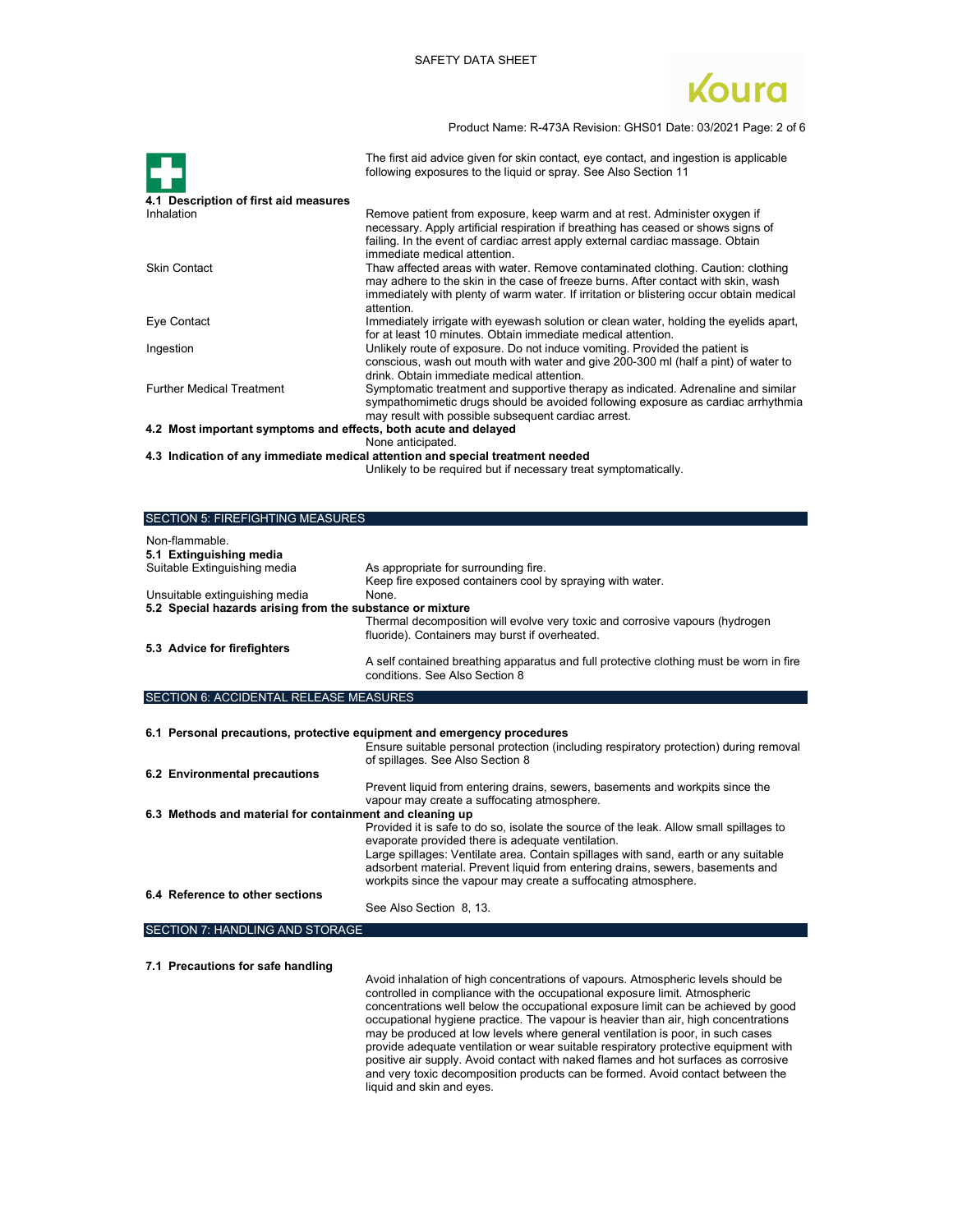

Product Name: R-473A Revision: GHS01 Date: 03/2021 Page: 3 of 6

| Process Hazards                                                  | Liquid refrigerant transfers between refrigerant containers and to and from systems<br>can result in static generation. Ensure adequate earthing. Care must be taken to<br>mitigate the risk of developing high pressures in systems caused by a temperature<br>rise when liquid is trapped between closed valves or in cases where containers have<br>been overfilled. |
|------------------------------------------------------------------|-------------------------------------------------------------------------------------------------------------------------------------------------------------------------------------------------------------------------------------------------------------------------------------------------------------------------------------------------------------------------|
| 7.2 Conditions for safe storage, including any incompatibilities |                                                                                                                                                                                                                                                                                                                                                                         |
|                                                                  | Keep in a well ventilated place away from fire risk and avoid sources of heat such as                                                                                                                                                                                                                                                                                   |
|                                                                  | electric or steam radiators. Avoid storing near to the intake of air conditioning units,                                                                                                                                                                                                                                                                                |
|                                                                  | boiler units and open drains.                                                                                                                                                                                                                                                                                                                                           |
| Storage temperature                                              | Avoid high temperatures.                                                                                                                                                                                                                                                                                                                                                |
| Storage life                                                     | Stable under normal conditions.                                                                                                                                                                                                                                                                                                                                         |
| Incompatible materials                                           | finely divided metals, alkali metals (sodium, potassium), alkaline earth metals                                                                                                                                                                                                                                                                                         |
|                                                                  | (barium, magnesium), alloys containing more than 2% magnesium.                                                                                                                                                                                                                                                                                                          |
| 7.3 Specific end use(s)                                          |                                                                                                                                                                                                                                                                                                                                                                         |
|                                                                  | Subject to Member State regulations, applicable uses are: refrigerant.                                                                                                                                                                                                                                                                                                  |

### SECTION 8: EXPOSURE CONTROLS/PERSONAL PROTECTION

#### 8.1 Control parameters

8.1.1 Occupational Exposure Limits

| <b>SUBSTANCE</b>             | CAS No.  | LTEL (8 hr | LTEL (8 hr              | STEL (ppm) | $STEL$ (mg/m <sup>3</sup> ) | Note            |
|------------------------------|----------|------------|-------------------------|------------|-----------------------------|-----------------|
|                              |          | TWA ppm)   | TWA mg/m <sup>3</sup> ) |            |                             |                 |
| Pentafluoroethane (HFC       | 354-33-6 | 1000       |                         |            |                             | <b>COM</b>      |
| 125)                         |          |            |                         |            |                             |                 |
| $ 1,1$ -Difluoroethylene (R- | 75-38-7  | 500        |                         |            |                             | <b>ACGIHTLV</b> |
| 1132a, Vinylidene Fluoride)  |          |            |                         |            |                             |                 |
| Carbon dioxide               | 124-38-9 | 5000       | 9150                    | 15000      | 27400                       |                 |
| Trifluoromethane (HFC 23)    | 75-46-7  | 1000       |                         |            |                             | <b>COM</b>      |

Region Source<br>EU EU Occ

EU EU Cocupational Exposure Limits<br>United Kingdom UK Workplace Exposure Limits EH UK Workplace Exposure Limits EH40/2005 (Fourth edition, published 2020)

COM: The company aims to control exposure in its workplace to this limit.

TLV: The company aims to control exposure in its workplace to the ACGIH limit.

#### 8.2 Exposure controls

| 8.2.1. Appropriate engineering controls                | Provide adequate ventilation. Atmospheric levels should be controlled in compliance<br>with the occupational exposure limit.                                                                |
|--------------------------------------------------------|---------------------------------------------------------------------------------------------------------------------------------------------------------------------------------------------|
| 8.2.2. Personal protection equipment<br>Eye Protection | Wear suitable protective clothing and eye/face protection.<br>Wear protective eyewear (goggles, face shield, or safety glasses).                                                            |
| Skin protection                                        | Wear thermal insulating gloves when handling liquefied gases.                                                                                                                               |
| Respiratory protection                                 | In cases of insufficient ventilation, where exposure to high concentrations of vapour<br>is possible, suitable respiratory protective equipment with positive air supply should<br>be used. |
| Thermal hazards                                        | See above - Skin protection                                                                                                                                                                 |
|                                                        | 8.2.3. Environmental Exposure Controls Prevent liquid from entering drains, sewers, basements and workpits since the<br>vapour may create a suffocating atmosphere.                         |

# SECTION 9: PHYSICAL AND CHEMICAL PROPERTIES

9.1 Information on basic physical and chemical properties<br>Appearance Supercritical compres Supercritical compressed gas  $@$  29.7°C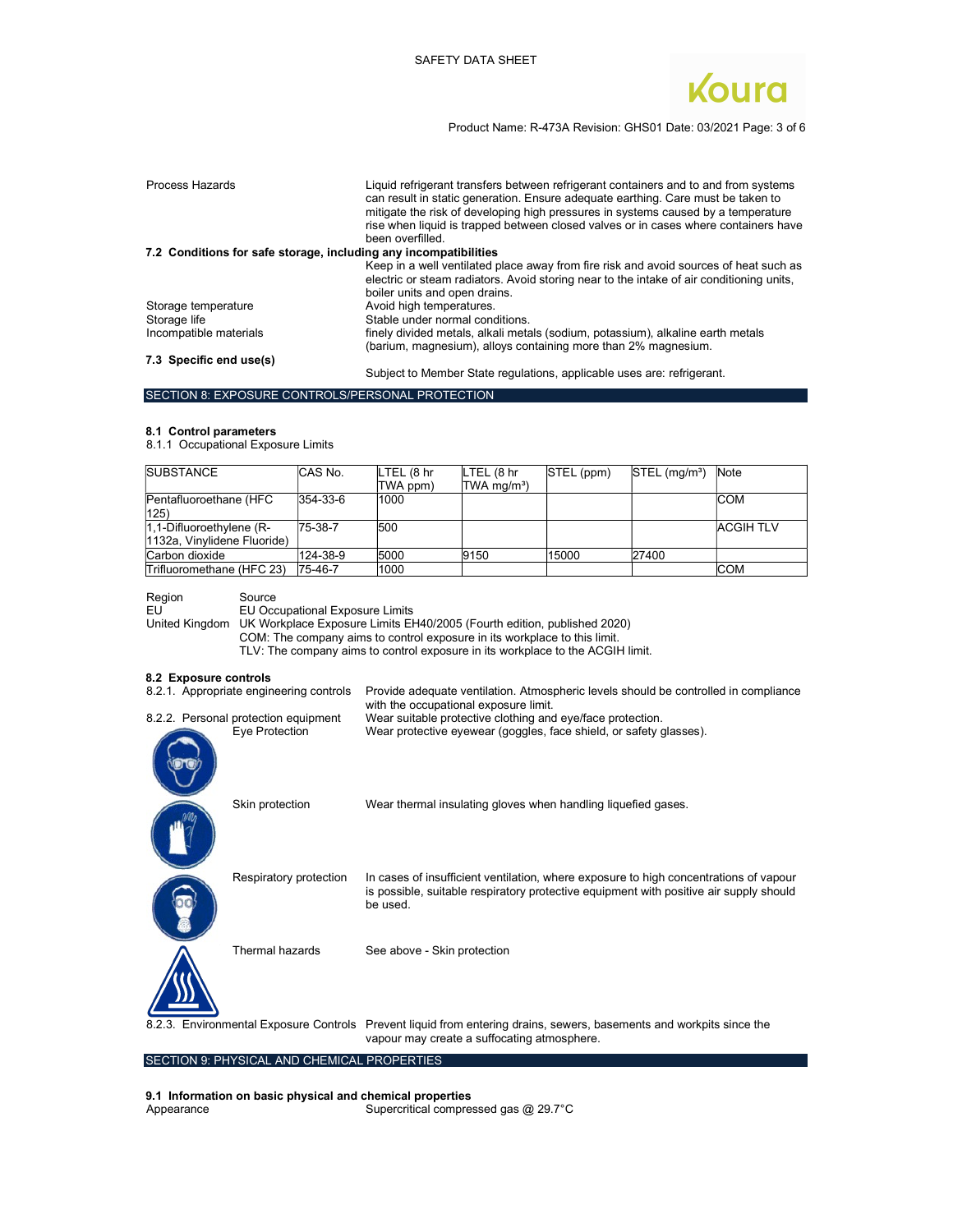

Product Name: R-473A Revision: GHS01 Date: 03/2021 Page: 4 of 6

| Colour: Colourless.                                                     |
|-------------------------------------------------------------------------|
| Odourless.                                                              |
| No information available.                                               |
| Not applicable.                                                         |
| No information available.                                               |
| $-87.7 - -83.0^{\circ}$ C                                               |
| Not applicable.                                                         |
| Not applicable.                                                         |
| Non-flammable.                                                          |
| Not applicable.                                                         |
| 38403 mm Hg @ 20°C                                                      |
| 1.81 @ $20^{\circ}$ C                                                   |
| No information available.                                               |
| No information available.                                               |
| Solubility (Water) : Insoluble.                                         |
| Solubility (Other): Soluble in: Alcohols, Chlorinated solvents, esters. |
| No information available.                                               |
| No information available.                                               |
| No information available.                                               |
| Not applicable.                                                         |
| Not explosive.                                                          |
| Not oxidising.                                                          |
|                                                                         |
| None.                                                                   |
|                                                                         |

### SECTION 10: STABILITY AND REACTIVITY

| 10.1 Reactivity                         |                                                                                                                                                                                                                          |
|-----------------------------------------|--------------------------------------------------------------------------------------------------------------------------------------------------------------------------------------------------------------------------|
|                                         | See Section: Possibility of hazardous reactions                                                                                                                                                                          |
| 10.2 Chemical Stability                 |                                                                                                                                                                                                                          |
| 10.3 Possibility of hazardous reactions | Stable under normal conditions.                                                                                                                                                                                          |
|                                         |                                                                                                                                                                                                                          |
|                                         | Incompatible materials: finely divided metals, magnesium and alloys containing<br>more than 2% magnesium. Can react violently if in contact with alkali metals and<br>alkaline earth metals - sodium, potassium, barium. |
| 10.4 Conditions to avoid                |                                                                                                                                                                                                                          |
|                                         | Avoid high temperatures.                                                                                                                                                                                                 |
| 10.5 Incompatible materials             |                                                                                                                                                                                                                          |
|                                         | finely divided metals, alkali metals (sodium, potassium), alkaline earth metals<br>(barium, magnesium), alloys containing more than 2% magnesium.                                                                        |
| 10.6 Hazardous decomposition products   |                                                                                                                                                                                                                          |
|                                         | hydrogen fluoride by thermal decomposition and hydrolysis.                                                                                                                                                               |

# SECTION 11: TOXICOLOGICAL INFORMATION

#### 11.1 Information on toxicological effects

| Acute toxicity - Ingestion     | Highly unlikely - but should this occur freeze burns will result.                                                                                                                                                  |
|--------------------------------|--------------------------------------------------------------------------------------------------------------------------------------------------------------------------------------------------------------------|
| Acute toxicity - Skin Contact  | Unlikely to be hazardous by skin absorption.                                                                                                                                                                       |
| Acute toxicity - Inhalation    | Very high atmospheric concentrations may cause an abnormal heart rhythm,<br>anaesthetic effects and asphyxiation.                                                                                                  |
| Skin corrosion/irritation      | Liquid splashes or spray may cause freeze burns.                                                                                                                                                                   |
| Serious eye damage/irritation  | Liquid splashes or spray may cause freeze burns.                                                                                                                                                                   |
| Skin sensitization data        | It is not a skin sensitiser.                                                                                                                                                                                       |
| Respiratory sensitization data | Not classified.                                                                                                                                                                                                    |
| Germ cell mutagenicity         | There is no evidence of mutagenic potential.                                                                                                                                                                       |
| Carcinogenicity                | No evidence of carcinogenicity.                                                                                                                                                                                    |
| Reproductive toxicity          | No evidence of reproductive effects.                                                                                                                                                                               |
| Lactation                      | Not classified.                                                                                                                                                                                                    |
| STOT - single exposure         | Not classified.                                                                                                                                                                                                    |
| STOT - repeated exposure       | Not classified.                                                                                                                                                                                                    |
| Aspiration hazard              | Not applicable.                                                                                                                                                                                                    |
| 11.2 Other information         |                                                                                                                                                                                                                    |
| Long Term Exposure             | HFC 125: An inhalation study in animals has shown that repeated exposures<br>produce no significant effects (50000ppm in rats).<br>R-1132a: Repeated exposure to levels well above the occupational exposure limit |
|                                | may produce adverse effects on the liver.                                                                                                                                                                          |

HFC 23: An inhalation study in animals has shown that repeated exposures produce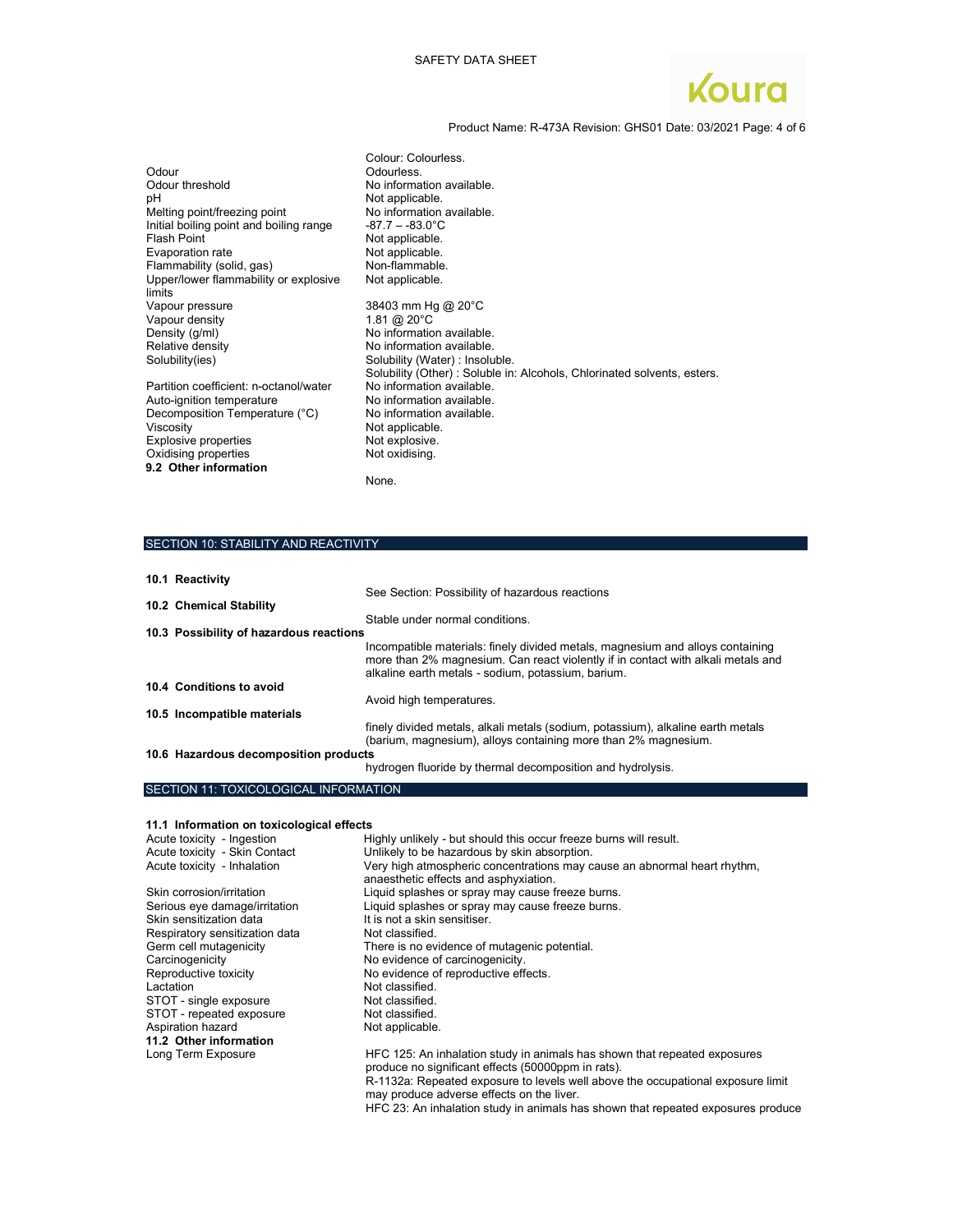

Product Name: R-473A Revision: GHS01 Date: 03/2021 Page: 5 of 6

no significant effects (10000ppm in rats).

# SECTION 12: ECOLOGICAL INFORMATION

| 12.1 Toxicity                                                                                                                                                                                                                      |                                                                                                                                                                                                                                                                                                     |
|------------------------------------------------------------------------------------------------------------------------------------------------------------------------------------------------------------------------------------|-----------------------------------------------------------------------------------------------------------------------------------------------------------------------------------------------------------------------------------------------------------------------------------------------------|
| Toxicity - Aquatic invertebrates<br>Toxicity - Fish<br>Toxicity - Algae<br>Toxicity - Sediment Compartment<br>Toxicity - Terrestrial Compartment<br><b>Environmental Fate and Distribution</b><br>12.2 Persistence and Degradation | The product is predicted to have low toxicity to aquatic organisms.<br>Low toxicity to aquatic invertebrates.<br>Low toxicity to fish.<br>Low toxicity to algae.<br>Not classified.<br>Not classified.<br>Gas.<br>Does not deplete ozone. Has a Global Warming Potential (GWP) of 1831 (relative to |
| 12.3 Bioaccumulative potential                                                                                                                                                                                                     | a value of 1 for carbon dioxide at 100 years).                                                                                                                                                                                                                                                      |
| 12.4 Mobility in soil                                                                                                                                                                                                              | The product has no potential for bioaccumulation.                                                                                                                                                                                                                                                   |
| 12.5 Results of PBT and vPvB assessment                                                                                                                                                                                            | Not applicable.                                                                                                                                                                                                                                                                                     |
| 12.6 Other adverse effects                                                                                                                                                                                                         | Not classified as PBT or vPvB                                                                                                                                                                                                                                                                       |
| <b>Effect on Effluent Treatment</b>                                                                                                                                                                                                | None known.<br>Discharges of the product will enter the atmosphere and will not result in long term<br>aqueous contamination.                                                                                                                                                                       |
| SECTION 13: DISPOSAL CONSIDERATIONS                                                                                                                                                                                                |                                                                                                                                                                                                                                                                                                     |
| 13.1 Waste treatment methods                                                                                                                                                                                                       | Best to recover and recycle. If this is not possible, destruction is to be in an<br>approved facility which is equipped to absorb and neutralise acid gases and other<br>toxic processing products.                                                                                                 |
| 13.2 Additional Information                                                                                                                                                                                                        |                                                                                                                                                                                                                                                                                                     |
|                                                                                                                                                                                                                                    | Disposal should be in accordance with local, state or national legislation.                                                                                                                                                                                                                         |
| SECTION 14: TRANSPORT INFORMATION                                                                                                                                                                                                  |                                                                                                                                                                                                                                                                                                     |
|                                                                                                                                                                                                                                    |                                                                                                                                                                                                                                                                                                     |
| 14.1 UN number<br>UN No.<br>14.2 UN proper shipping name<br>UN proper shipping name                                                                                                                                                | 3163<br>LIQUEFIED GAS, N.O.S. (PENTAFLUOROETHANE, 1,1-DIFLUOROETHYLENE,                                                                                                                                                                                                                             |
| 14.3 Transport hazard class(es)                                                                                                                                                                                                    | CARBON DIOXIDE, TRIFLUOROMETHANE MIXTURE)                                                                                                                                                                                                                                                           |
| ADR/RID<br><b>ADR/RID Class</b>                                                                                                                                                                                                    | 2.2                                                                                                                                                                                                                                                                                                 |
| <b>IMDG</b><br><b>IMDG Class</b>                                                                                                                                                                                                   | 2.2                                                                                                                                                                                                                                                                                                 |
| ICAO/IATA<br><b>ICAO/IATA Class</b><br>Labels                                                                                                                                                                                      | 2.2                                                                                                                                                                                                                                                                                                 |

SECTION 15: REGULATORY INFORMATION